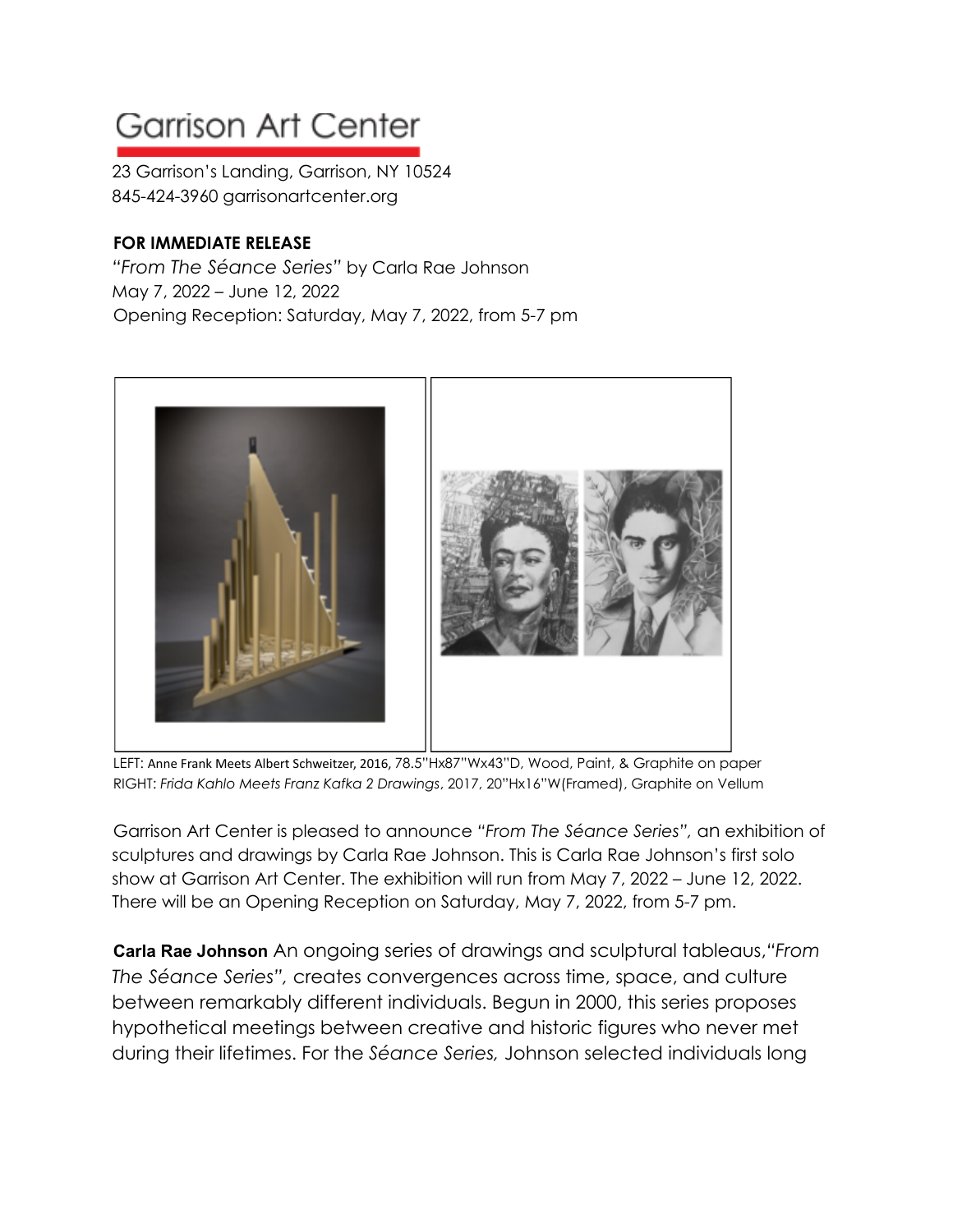admired and paired those whose lives, work, gender identities, cultures, personalities, or reputations are extremely dissimilar.

For each installment of this series, Johnson includes drawings that inform the sculptural tableaus. The "tableaus" provide furniture for a meeting in which the participants play a game. The tableaus are figurative through the absent, yet implied.

On display in the Gillette Gallery will be three of the seven pairings. They include: *"Audre Lorde Meets Abraham Lincoln," "Anne Frank Meets Albert Schweitzer,"* and the very first showing of *"Frida Kahlo Meets Franz Kafka."* It is her hope that these three pairings inform and illuminate the challenges that we confront as human beings in the 21st Century.

**Carla Rae Johnson** is a 2017 NYSCA/NYFA Artist Fellow in Drawing, and a 2005 New York Foundation for the Arts Fellow in Sculpture. She is a 1990 recipient of a Pollock-Krasner Foundation Grant. Her work has been exhibited in solo, invitational, and curated shows in museums and galleries nationally as well as in New York City and is included in numerous public and private collections. Works by Carla Rae Johnson have been reviewed in The New York Times, The Village Voice, The New Haven Register, The Journal News, and The Times Herald-Record.

Prior to her current position as a full-time artist, Carla Rae Johnson retired as a Full Professor of Art from Westchester Community College in Valhalla, NY (2003-2016). She was also an Associate Professor of Art in the Art Department at Marymount College (of Fordham University) from 1993 to 2003. Carla Rae Johnson received her Bachelor of Science degree in Art from Ball State University and a Master of Fine Arts Degree from the University of Iowa.

Directly connected to ideas, Carla Rae Johnson's art often addresses issues of social, political, and cultural import. Her work includes drawing, sculpture, conceptual, performance, and installation art She finds the most challenging forms and concepts at the intersection of the visual and the verbal and delights in communicating insights with humor, word-play, and not just a little irony. She also enjoys working collaboratively with artists/peers. [www.carlaraejohnson.org](https://r20.rs6.net/tn.jsp?f=0019ruFu6ZMOXK5VGirnooYL77GRt15_Rph3D11GX9R_4IGj8e1ZCh-jIt8uxpNlVLR_NFuAe43Nc6JtmLRIXjpOrSv63mSug6wa_L4sVA-Si_wIbKD7O_WfPWKdHvKwI0t_zhHZFXnYeKOpY-6JVOy5vwu5t_RTdUn&c=bU0OVBHuL0-I_2AQQ6TXJhDlQLJrK_8KAKm5esgZpJVJ5IHC-3x06w==&ch=T1Ze4Zmb1acMRiH5lnvug2koPpbG93l3wcyzmqtDAWy6ReXaBfN1bQ==)

*"From The Séance Series"* will be on view in the Gillette Gallery, concurrent with *No Parity*, an exhibition of photographs by Alfred Schwartz in the Balter Gallery, May 7, 2022 – June 12, 2022. The Galleries at Garrison Art Center are open Tuesday – Sunday, 10 am - 5 pm